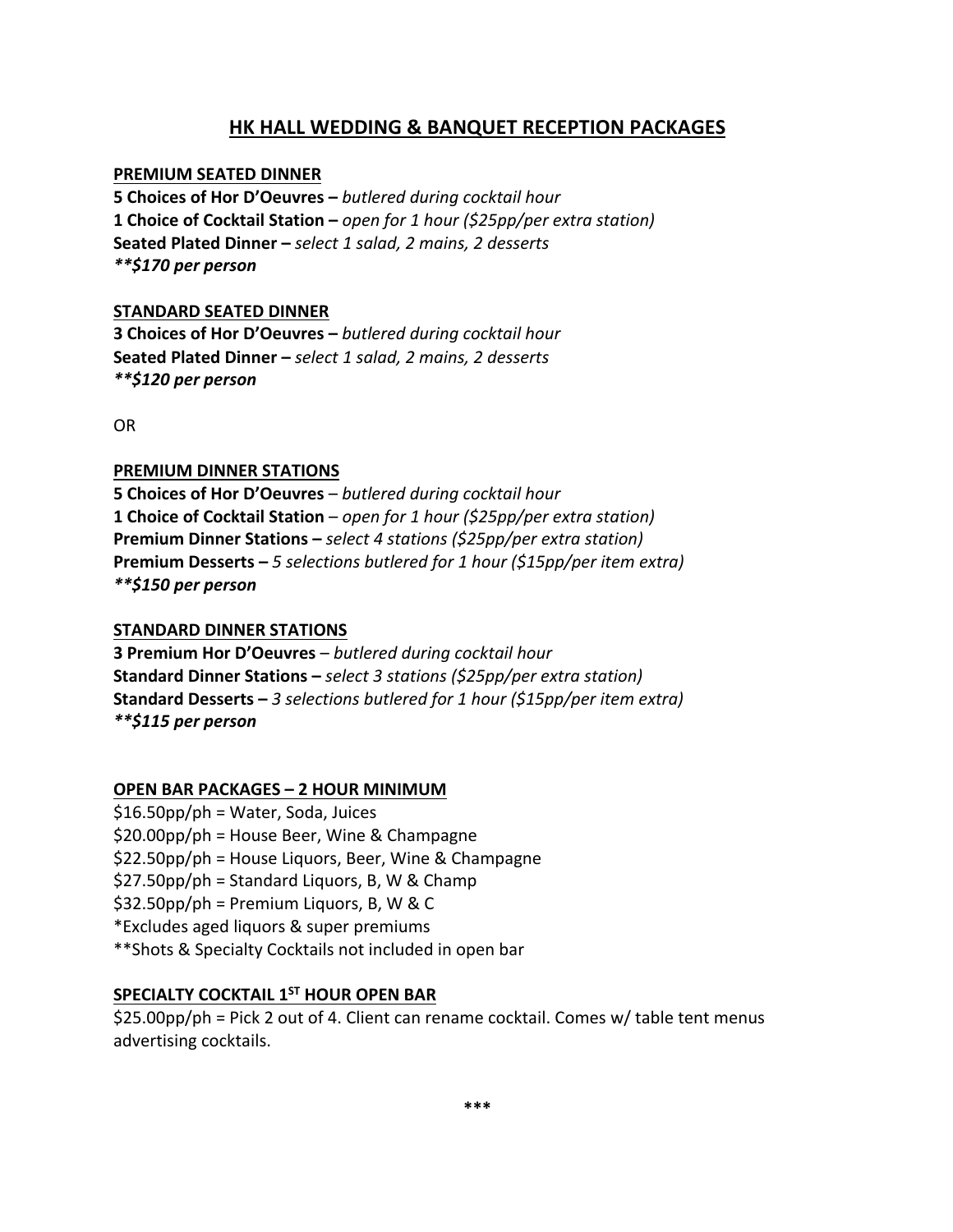## **COCKTAIL HOUR – HORS D' OEUVRES** *(SELECT 5-PREMIUM) (SELECT 3-STANDARD)*

## **GARDEN**

**Truffled Potato Croquette -** *white truffle, aioli (vegetarian & nut free)* **Arancini –** *saffron, green peas, mozzarella (vegetarian & nut free)* **Mac & Cheese Croquette –** *provolone, mozzarella, parmesan (vegetarian & nut free)* **Mushroom Risotto Phyllo** – *arborio rice, mushrooms, black truffle oil* **Truffled Deviled Egg –** *caviar, chives (gluten & nut free)* **Caprese –** *heirloom tomatoes, burrata cheese, basil (vegetarian, gluten & nut free)* **Crispy Baby Artichokes –** *lemon aioli* **Watermelon Feta –** *blistered shishito peppers* **Cheese Tacos -** *fried cheese, roasted poblano peppers & queso fresco (vegetarian & nut free)*

## **LAND**

**Filet Mignon –** *horseradish, micro wasabi, crostini (nut free)* **Hard Shell Mini Taco (Beef or Chicken) -** *sour cream, lettuce, pico de gallo, cheddar (gluten & nut free)* **California Mini Sandwich –** *grilled chicken, avocado puree, swiss, bacon (nut free)*

**Classic Beef Slider –** *cheddar, ketchup, caramelized onion, pickle (nut free)* **Chicken Lollipop –** *asian bbq sauce, toasted sesame seeds (nut free)* **Steak Tartare –** *crostini, capers, cornichon (nut free)* **Birria Tacos -** *seared beef short rib & mango habanero sauce (gluten & nut free)*

## **SEA**

**Maine Lobster –** *tarragon lemon sauce, butter crostini (nut free)* **Smoked Salmon Canapé –** *avocado, seven grain crouton (nut free)* **Moroccan Glazed Shrimp –** *pomegranate glaze (gluten & nut free)* **Fluke Ceviche –** *aji, avocado, peruvian corn, lime, red onion (gluten & nut free)* **Rock Shrimp Popcorn –** *sweet & spicy sauce (nut free)* **Tuna Tartare -** *corn tostada, spicy peanut salsa macha & avocado (gluten free)* **Grilled Octopus Bite -** *roasted poblano peppers & tulum sauce (gluten & nut free)* **Shrimp & Crispy Polenta -** *skewer (nut free)*

## **COCKTAIL HOUR STATIONS** *– (PREMIUM ONLY - CHOOSE 1)*

### **PASTA**

**Spaghetti Pomodoro** - *fresh heirloom tomato, basil, garlic, parmesan, mozzarella* **Penne alla Vodka** *- pink cream vodka sauce, prosciutto cotto, green peas, arugula* **Fusilli Primavera** *- asparagus, green beans, heirloom cherry tomatoes, lemon ricotta* **Rigatoni Bolognese** *- beef ragu & wild mushrooms*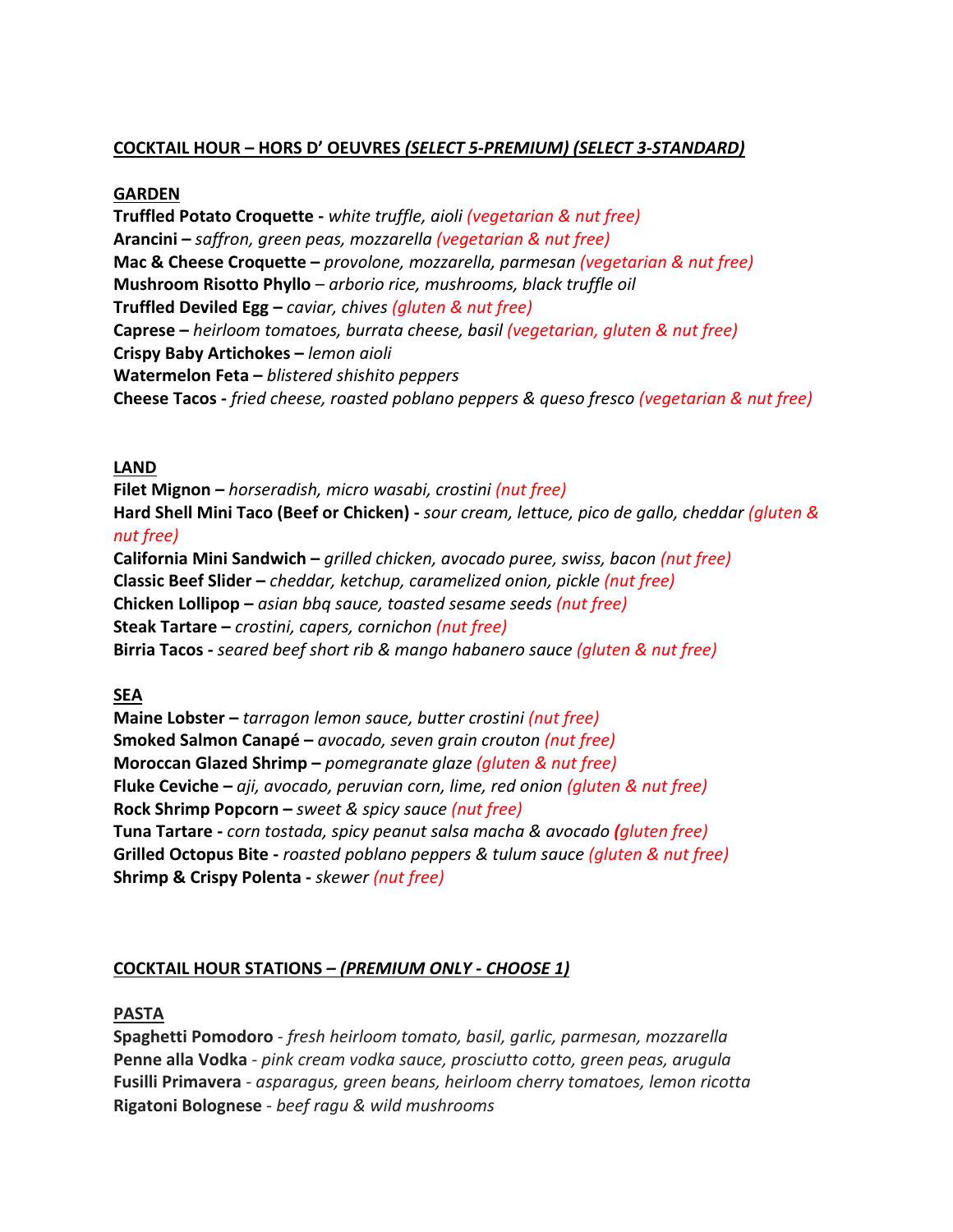**Garganelli al Forno** *- baked pasta, spinach, mushrooms, ricotta, mozzarella* **Orecchiette & Sausage** *- peppers, broccoli rabe, garlic, olive oil* **Ricotta Ravioli** *- poppy seeds, parmesan, butter, sage* **Cavatelli w/ Basil Pesto** *- green beans & sweet potatoes* **Bucatini all'Amatriciana** *- pancetta, spicy tomato ragu, caramelized onions, pecorino romano*

#### **SLIDERS**

**Chicken Parmesan** *- mozzarella, tomato sauce* **Pulled Beef Short Rib** *- swiss cheese* **Classic Beef** *- cheddar, special sauce, pickles, bacon onion jam* **Sweet & Spicy Crispy Chicken** *- serrano aioli, lettuce* **Cubanito** *- roasted pork, ham, swiss cheese & dijonnaise* **Banmi** - *pork belly, cucumber, daikon radish, carrots chipotle aioli* **Grilled Chicken** *- lettuce, tomatoes, special sauce, red onion*

#### **TACOS**

**Grilled Chicken** *- avocado sauce, morita sauce, onion, cilantro* **Birria -** *shredded beef short ribs, chihuahua cheese, habanero sauce, onions, cilantro* **Fried Cheese** *- roasted poblano peppers rajas style, corn, queso fresco (vegetarian)* **Crispy Shrimp** *- jicama, cucumber slaw, roasted tomatillo sauce* **Wild Mushrooms** *- roasted guajillo marinate, pickled onion salad (vegetarian)* **Al Pastor -** *rotisserie pork, roasted pineapple sauce, onions, cilantro* **Carnitas -** *pork confit, habanero sauce, chicharrons, onions, cilantro*

**GUACAMOLE** *served w/ jicama, cucumbers, carrots, celery, tortilla chips* **Classic –** *serrano pepper, limes, tomatoes, cilantro (vegetarian, vegan, gluten & nut free)*  **Fruit –** *pomegranate, apples, mango (vegetarian, vegan, gluten & nut free)* **Humo –** *chipotle, corn, queso fresco served (vegetarian, gluten & nut free)*

#### **ARANCINI**

**Classic –** *mozzarella, provolone, swiss cheese (vegetarian, nut free)* **Español –** *saffron, green peas (vegetarian, nut free)* **Beef Short Rib** *- parmesan & asiago (nut free)*

#### **ARTESINAL CHARCUTERIE & CHEESES**

*mortadella, coppa, soppressata, prosciutto, taleggio, robiola, manchego, parmesan, served w/ toasted nuts, breads, & fresh seasonal fruits.*

**RAW BAR FOUNTAIN** *served w/ mignonette, dijonnaise & cocktail sauce* **Shrimp Cocktail Chilled Maine Lobster Oysters –** *seasonal east & west coast* **Chilled Seafood Salad –** *squid, shrimp, mussels, \*\$35 up-charge per person/per hour*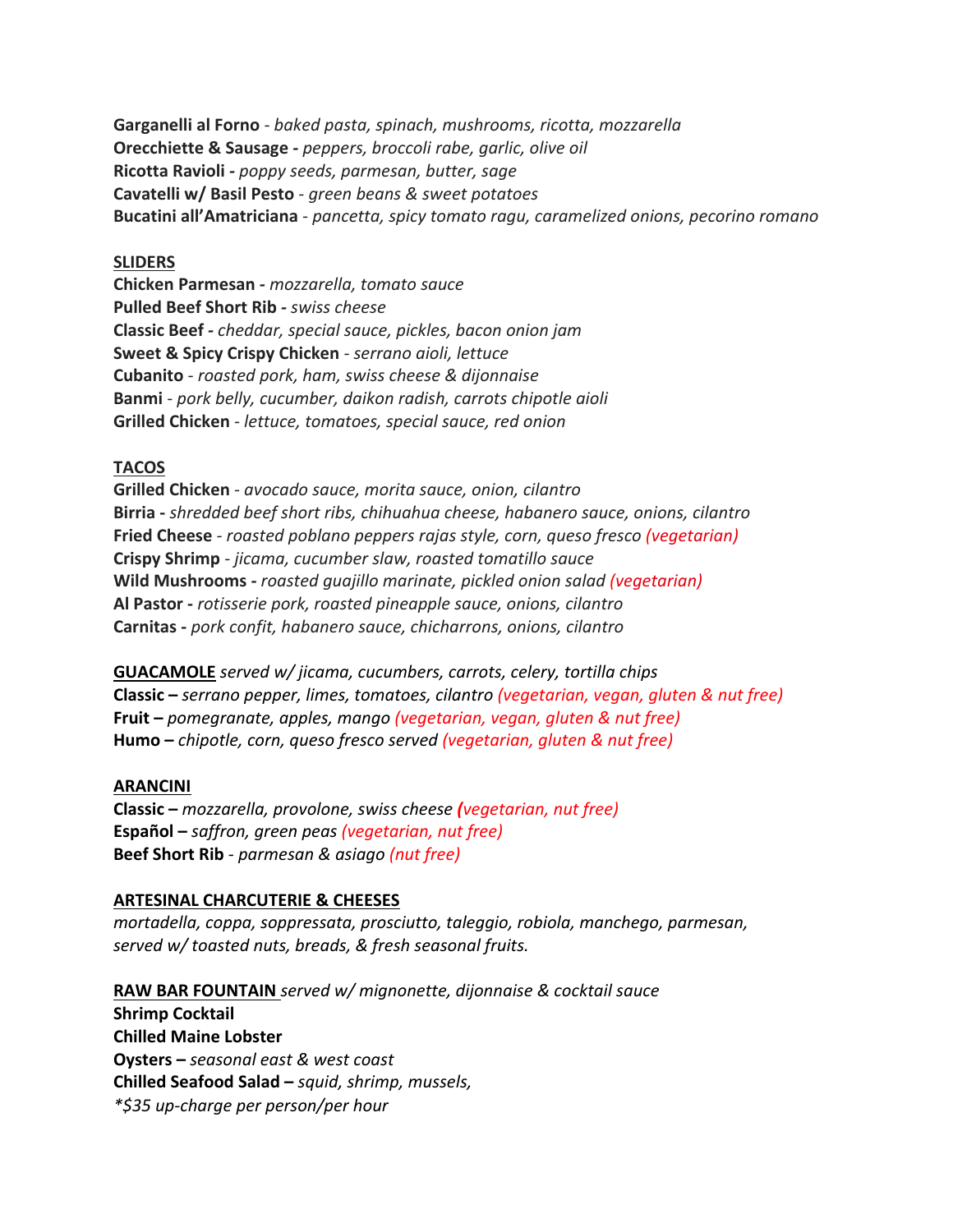#### **SEATED DINNER MENU**

*(Select 1 Salad)* **APPLE & POMEGRANATE –** *endive, toasted walnuts, aged balsamic* **AVOCADO CAESAR –** *lacinato kale, parmesan cheese croutons, caesar dressing* **HEIRLOOM TOMATO –** *burrata cheese, basil, sherry vinegar* **WATERMELON & FETA –** *shishito peppers, arugula*

*(Select 2 Mains)*

**ROASTED COD –** *asparagus, yukon gold potatoes, romanesco sauce* **SEA BASS –** *cauliflower chowder, spinach, haricovert* **TUNA –** *black pepper crust, arugula, heirloom tomato, olives, potatoes* **RIB EYE –** *roasted fingerling potatoes, rosemary, thyme, sea salt* **NY STRIP –** *truffle fries, truffle aioli, parmesan, bordelaise sauce* **BRAISED SHORT RIBS –** *caramelized baby carrots, potato purée, bordelaise* **ROASTED CHICKEN –** *wild mushrooms, golden potatoes* **CHICKEN PARMESAN –** *mozzarella, tomato ragú, basil* **PERUVIAN CHICKEN –** *aji sauce, sweet plantains* **SHORT RIB CAVATELLI –** *ragú, green peas, ricotta sage* **RICOTTA RAVIOLI –** *chanterelle mushrooms, green peas, asparagus butter, sage* **LOBSTER ARRABBIATA –** *garganelli pasta, chives*

*(Select 2 Desserts)* **DARK CHOCOLATE CAKE –** *mousse, vanilla chantilly, fresh raspberries* **TIRAMASU –** *lady finger, mascarpone mousse* **CRÈME BRULEE –** *vanilla, seasonal fruit* **FRESH TROPICAL FRUIT –** *cinnamon shortbread cookie* **HOMEMADE DONUT DUO –** *strawberry cream, chocolate ganache* (VEGAN)

**\*\*\***

**DINNER STATIONS –** *(SELECT 4 PREMIUM) (SELECT 3 STANDARD)*

*(Salads)*

**APPLE & POMEGRANATE –** *endive, toasted walnuts, aged balsamic* **AVOCADO CAESAR –** *lacinato kale, parmesan cheese croutons, caesar dressing* **HEIRLOOM TOMATO –** *burrata cheese, basil, sherry vinegar* **WATERMELON & FETA –** *shishito peppers, arugula*

*(Pasta)* **SHORT RIB CAVATELLI –** *ragú, green peas, ricotta sage*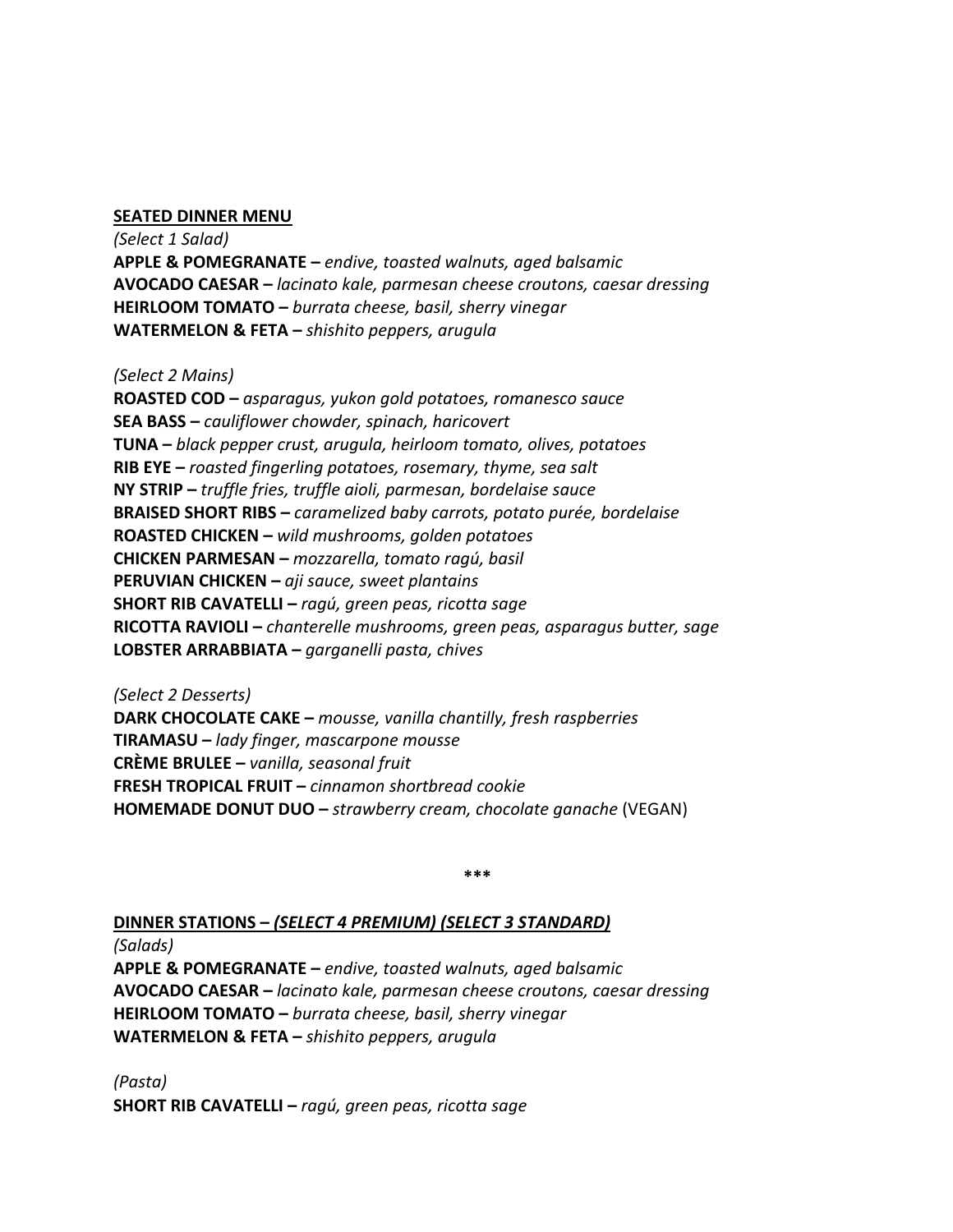**RICOTTA RAVIOLI –** *chanterelle mushrooms, green peas, asparagus butter, sage* **LOBSTER ARRABBIATA –** *garganelli pasta, chives*

### *(Sea)*

**ROASTED COD –** *asparagus, yukon gold potatoes, romanesco sauce* **SEA BASS –** *cauliflower chowder, spinach, haricovert* **TUNA –** *black pepper crust, arugula, heirloom tomato, olives, potatoes*

#### *(Steak)*

**RIB EYE –** *roasted fingerling potatoes, rosemary, thyme, sea salt* **NY STRIP –** *truffle fries, truffle aioli, parmesan, bordelaise sauce* **BRAISED SHORT RIBS –** *caramelized baby carrots, potato purée, bordelaise*

*(Poultry)* **ROASTED CHICKEN –** *wild mushrooms, golden potatoes* **CHICKEN PARMESAN –** *mozzarella, tomato ragú, basil* **PERUVIAN CHICKEN –** *aji sauce, sweet plantains*

#### **DINNER STATION DESSERTS –** *(SELECT 5-PREMIUM) (SELECT 3 STANDARD)*

**Tiramisu –** *lady finger, mascarpone mousse (nut free)* **Chocolate Mousse Tart –** *cold cream (nut free)* **Dipped Strawberries –** *dark chocolate (vegan, gluten & nut free)* **Opera Cake –** *butter cream, coffee sponge cake (nut free)* **Cheesecake Lollipop Duo –** *strawberry, chocolate (nut free)* **Donut Holes –** *strawberry cream, old fashion cinnamon (nut free)* **Marbled Chocolate Cheesecake –** *brownie, raspberry compote (nut free)* **Sticky Bun –** *frosting, cinnamon (nut free)* **Cupcake Selection –** *chocolate, passion fruit (nut free)* **Fresh Fruit Tartlet –** *vanilla pastry cream (nut free)* **Artisanal Macaroon Trio –** *snickers, mint oreo, peanut butter & jelly* **Pistachio Crunch –** *sponge cake, dark chocolate (gluten free)* **Cookies & Brownies –** *homemade oven fresh (nut free)* **Chocolate Truffle –** *avocado cream, honey (nut free)* **Vanilla Flan –** *authentic Mexican style (nut free)* **Strawberry Shortbread –** *fresh strawberry consommé (nut free)*